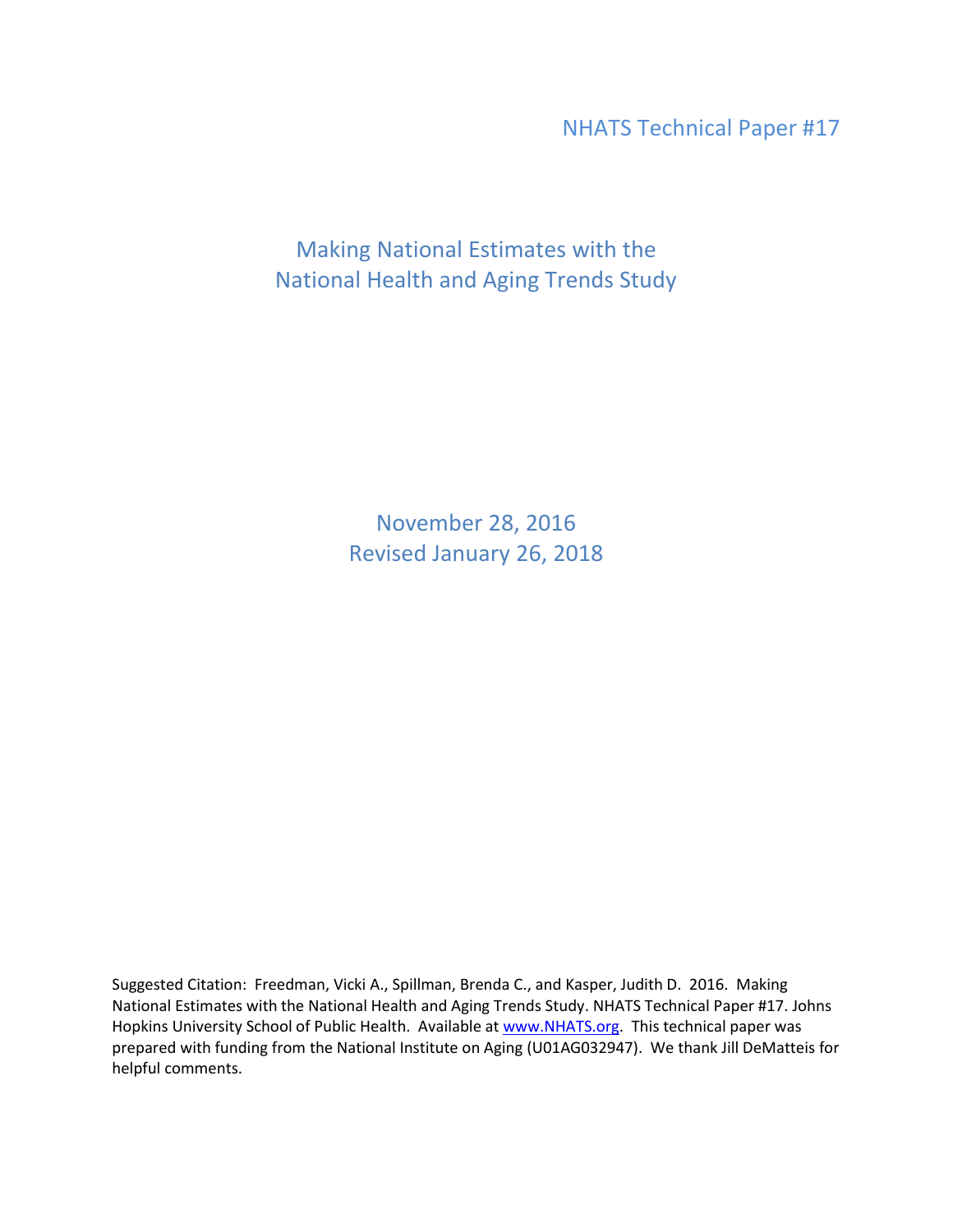#### **Introduction**

The National Health and Aging Trends Study (NHATS) was designed to follow successive nationally representative cohorts of persons ages 65 and older. The baseline sample was initially interviewed in 2011 and the first replenishment sample was initially interviewed in 2015. Future replenishments at 5-year intervals are in the planning stages. This design supports analysis of late-life disability trends and individual trajectories.

NHATS samples were drawn from the Medicare enrollment file in October preceding initial fieldwork (for details see Montaquila et al. 2012a; DeMatteis et al. 2016a). Because interviews do not begin until May of the following year and continue through early November, there is a gap of between 7 and 13 months between sampling and when individuals are interviewed. During this gap, the sample ages and deaths occur. Consequently, the resulting sample that is interviewed represents a slightly smaller and older population than the Medicare frame.

The Medicare enrollment file includes approximately 96% of all older adults living in the US. Data from the US Census Bureau captures the additional 4% of older adults in the US who are not enrolled in Medicare. Older adults who are not enrolled in Medicare include individuals who were born in another country and never qualified for Social Security benefits in the US and persons who defer Medicare enrollment because of continued health insurance coverage through an employer.

For many estimates of distributions within the older population and for the study of relationships among factors related to disability, these issues are not of consequence and can be ignored. Analysts interested in producing national estimates of the number of older adults with a particular characteristic may, however, wish to standardize their findings by age and sex to either the Medicare frame or, in some cases, to Census Bureau estimates. For those interested in tracking national trends in prevalence over time, controlling for shifts in the age- sex- distribution of the population, post-stratification of multiple years to the same source might be of interest. For characteristics not available for NHATS respondents initially living in nursing home settings, analysts may wish to standardize to population counts representing the non-nursing home population. For analysts working with both NHATS and the National Study of Caregiving (NSOC), which interviews informal caregivers of NHATS respondents, standardization of the number of caregivers to recipient counts consistent with Medicare or Census may also be of interest.

This technical paper provides details on how to standardize NHATS estimates to the Medicare frame and Census totals. The first section compares age-sex totals drawn from the Medicare frame with those from NHATS. It also provides age-sex totals from Census Bureau data. Next, we illustrate the standardization approach by estimating the size of the older population by residential setting, first using only NHATS weights and then standardizing weighted estimates to Medicare and to Census controls. We also demonstrate how the same technique can be used to adjust prevalence estimates over time to account for shifts in the age and sex distribution of the population. Finally, we provide age-sex population counts for the subgroup of older adults living in settings other than nursing homes and for informal caregivers to older adults. The latter can be used to adjust estimates from the National Study of Caregiving (NSOC) by age and sex of the NHATS care recipient.

#### **Standardizing to the Total Population Ages 65 and Older**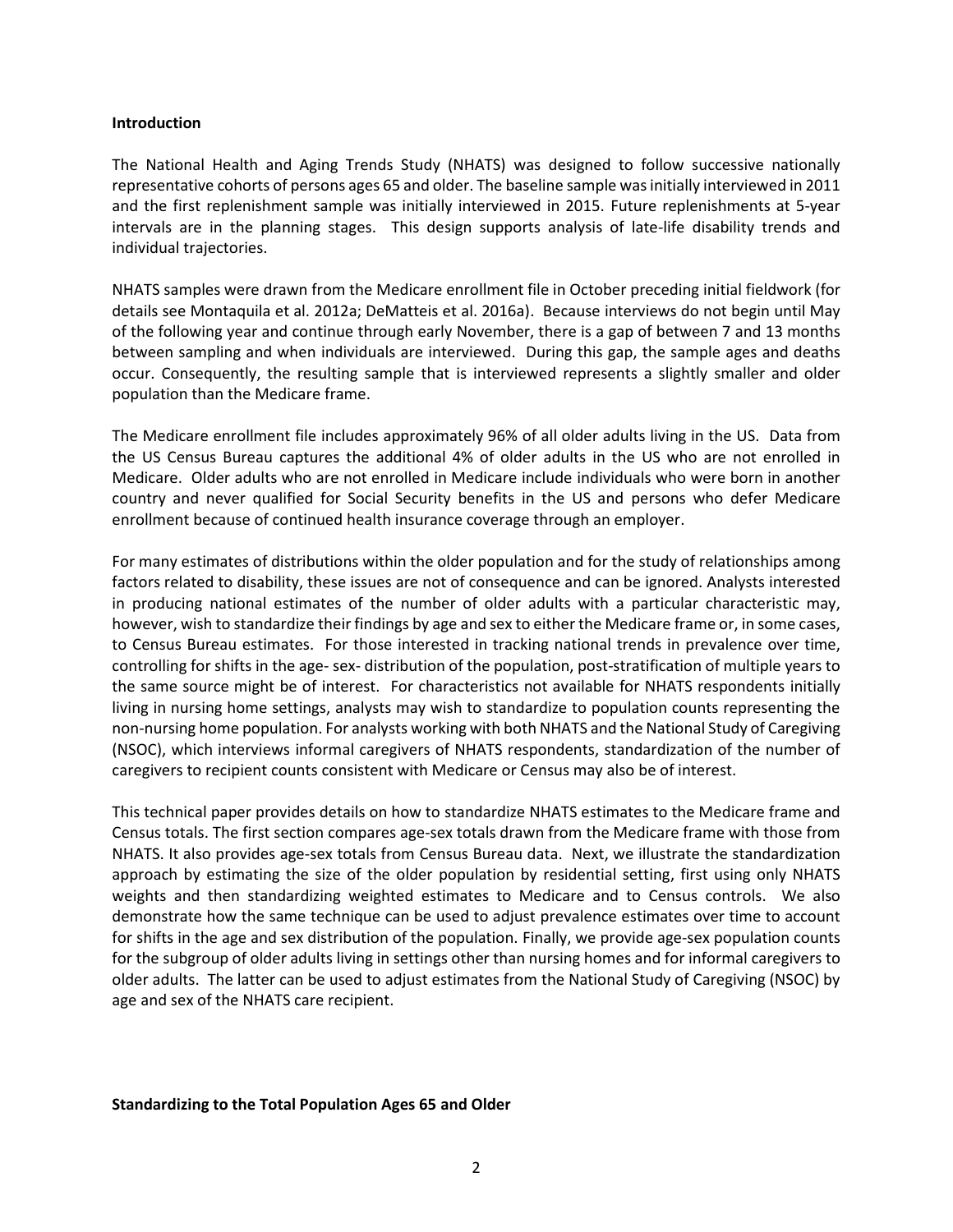Weighted population counts of the Medicare population living in the contiguous US are provided in Table 1 by age and sex. On September 30, 2010, 38.2 million older adults were in the enrollee file; on September 30, 2014, the figure had grown to 43.9 million.<sup>1</sup>

|           | Medicare in Contiguous US          |                                    | NHATS w/Analytic Weights |            |
|-----------|------------------------------------|------------------------------------|--------------------------|------------|
|           | Population as of<br>Sept. 30, 2010 | Population as of<br>Sept. 30, 2014 | 2011                     | 2015       |
| Age Group |                                    |                                    |                          |            |
| Men       |                                    |                                    |                          |            |
| 65-69     | 5,491,440                          | 6,855,860                          | 4,649,902                | 5,758,383  |
| 70-74     | 4,087,340                          | 4,941,100                          | 4,097,017                | 4,981,047  |
| 75-79     | 3,027,820                          | 3,367,300                          | 3,001,146                | 3,530,715  |
| 80-84     | 2,169,060                          | 2,257,880                          | 2,173,979                | 2,206,928  |
| 85-89     | 1,194,880                          | 1,307,620                          | 1,224,397                | 1,361,759  |
| $90+$     | 524,540                            | 648,680                            | 463,619                  | 627,331    |
| Women     |                                    |                                    |                          |            |
| 65-69     | 6,124,980                          | 7,601,440                          | 5,250,466                | 6,319,253  |
| 70-74     | 4,781,940                          | 5,695,060                          | 4,843,444                | 5,971,358  |
| 75-79     | 3,886,940                          | 4,182,460                          | 3,878,674                | 4,191,165  |
| 80-84     | 3,249,940                          | 3,165,560                          | 3,215,654                | 3,144,850  |
| 85-89     | 2,230,480                          | 2,253,980                          | 2,257,969                | 2,162,670  |
| $90+$     | 1,382,160                          | 1,577,880                          | 1,329,677                | 1,531,301  |
| Total     | 38,151,520                         | 43,854,820                         | 36,385,944               | 41,786,760 |

**Table 1. Population Ages 65 and Older, by 5-year age group and sex: Medicare and NHATS**

The NHATS Sample was interviewed from May through November of the following year. Analytic weights, which account for differential probabilities of selection and (non)response, yield a weighted population of 36.4 million in 2011 and 41.8 million in 2015.<sup>2</sup> Because of deaths between sampling and interview, the weighted sample represents approximately 95% of the frame. The other key difference between the Medicare frame numbers and the weighted NHATS numbers is that the youngest age group is about 80%- 85% of its original size (because individuals aged 68 or 69 moved into the next age group during the gap between sampling and interview).<sup>3</sup>

The Census Bureau's American Community Survey also provides estimates of the resident population ages 65 and older(US Census 2016). In Table 2, we present estimates after removing individuals living in Alaska,

 $\overline{a}$ 

<sup>&</sup>lt;sup>1</sup>Estimates provided by CMS based on program data describe the Medicare population ages 65 and older as 41,702,773 in 2010 and 47,582,380 in 2014. These figures are larger than the point in time estimates used as the frame for the NHATS sample because they include individuals ever on Medicare during the calendar year (including those who died) as well as those living outside the contiguous United States. For details see:

https://www.ccwdata.org/cs/groups/public/documents/document/wls\_ucm1-013656.pdf.

<sup>&</sup>lt;sup>2</sup> We used w1anfinwgt0 to generate the 2011 estimates and w5anfinwgt0 to generate the 2015 estimates.

<sup>&</sup>lt;sup>3</sup> Age group is measured at the time of sampling for the Medicare frame estimates and at the time of survey for the NHATS estimates.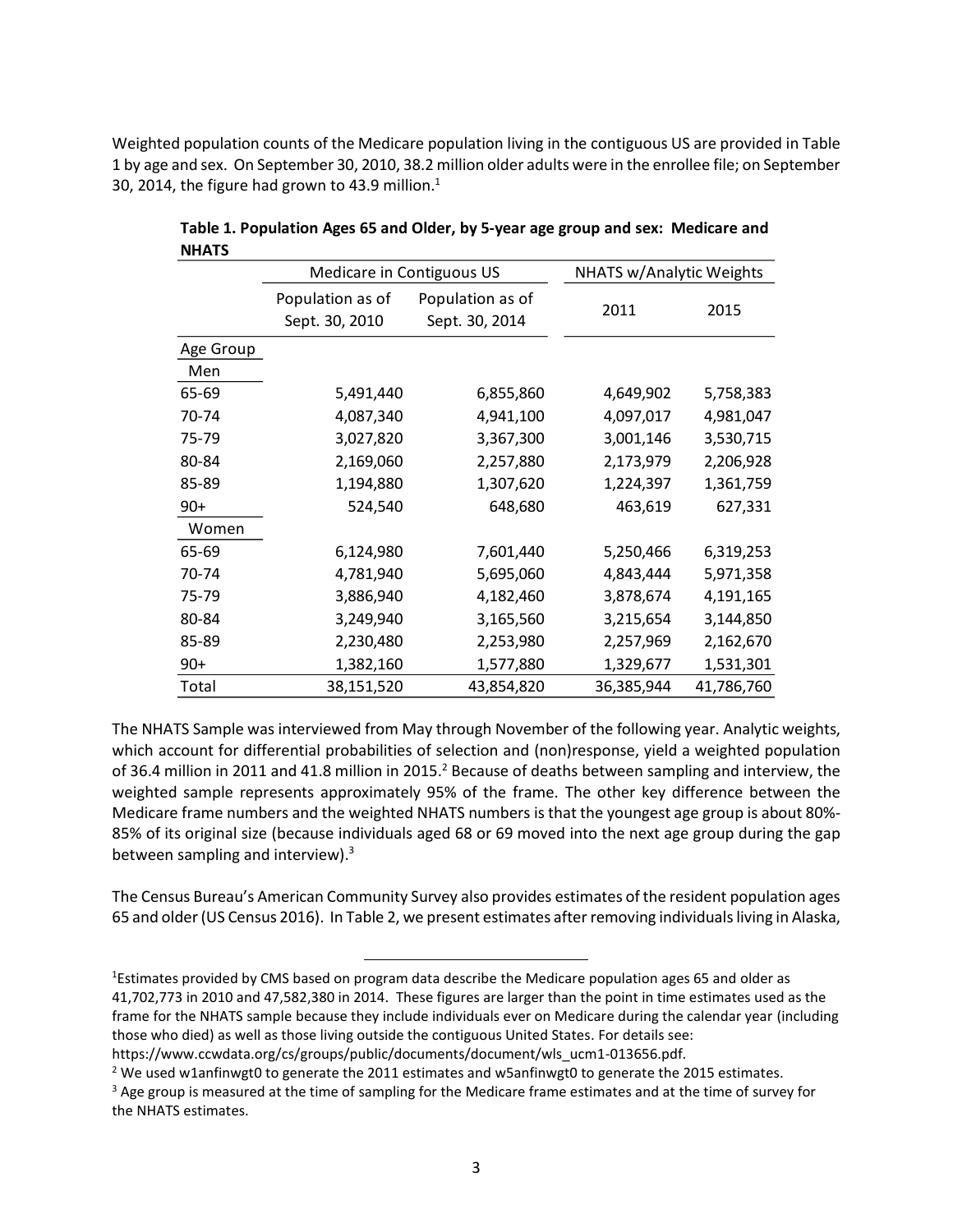Hawaii, and Puerto Rico to yield counts of individuals by age and sex as of July 2010 and July 2014 in the contiguous US. Note that the top age group for the ACS is 85 and older.

| Population as of | Population as of |
|------------------|------------------|
| July 1 2010      | July 1 2014      |
|                  |                  |
|                  |                  |
| 5,773,054        | 7,105,274        |
| 4,185,119        | 4,995,740        |
| 3,123,735        | 3,438,329        |
| 2,264,379        | 2,331,936        |
| 1,773,244        | 2,057,940        |
|                  |                  |
| 6,488,377        | 7,915,224        |
| 4,959,052        | 5,851,969        |
| 4,051,216        | 4,320,201        |
| 3,391,403        | 3,309,010        |
| 3,670,746        | 3,966,339        |
|                  |                  |
| 39,680,325       | 45,291,962       |
|                  |                  |

**Table 2. Population Ages 65 and Older, by 5-year age group and sex: Census**

Note: Excludes Alaska, Hawaii and Puerto Rico.

In July 2010, 39.7 million adults were ages 65 and older (see Table 2); the figure was 45.3 million in July 2014. In other words, the NHATS weighted estimates are approximately 92% of the Census estimates and the Medicare frame estimates are approximately 96%-97% of the Census estimates.

Analysts interested in making estimates of population counts (e.g. the number of Medicare beneficiaries with a particular characteristic) may wish to standardize estimates from NHATS to the Medicare frame numbers in Table 1 or to the Census numbers in Table 2. Standardization to the Medicare frame assumes no major differences within age and sex groups between the weighted survey and the frame. This assumption is reasonable given the relatively short time gap between sampling and survey. Standardization to the Census data requires an additional assumption that the 4% of older adults living in the US who do not appear in the Medicare frame do not differ systematically from those who are eligible for Medicare. The latter assumption may be reasonable for some estimates but not for others (e.g. estimates of the foreign-born population may be biased).

Except for the number of age groups (e.g. terminal group 90+ vs. 85+), the steps for standardizing are identical for Medicare and Census totals: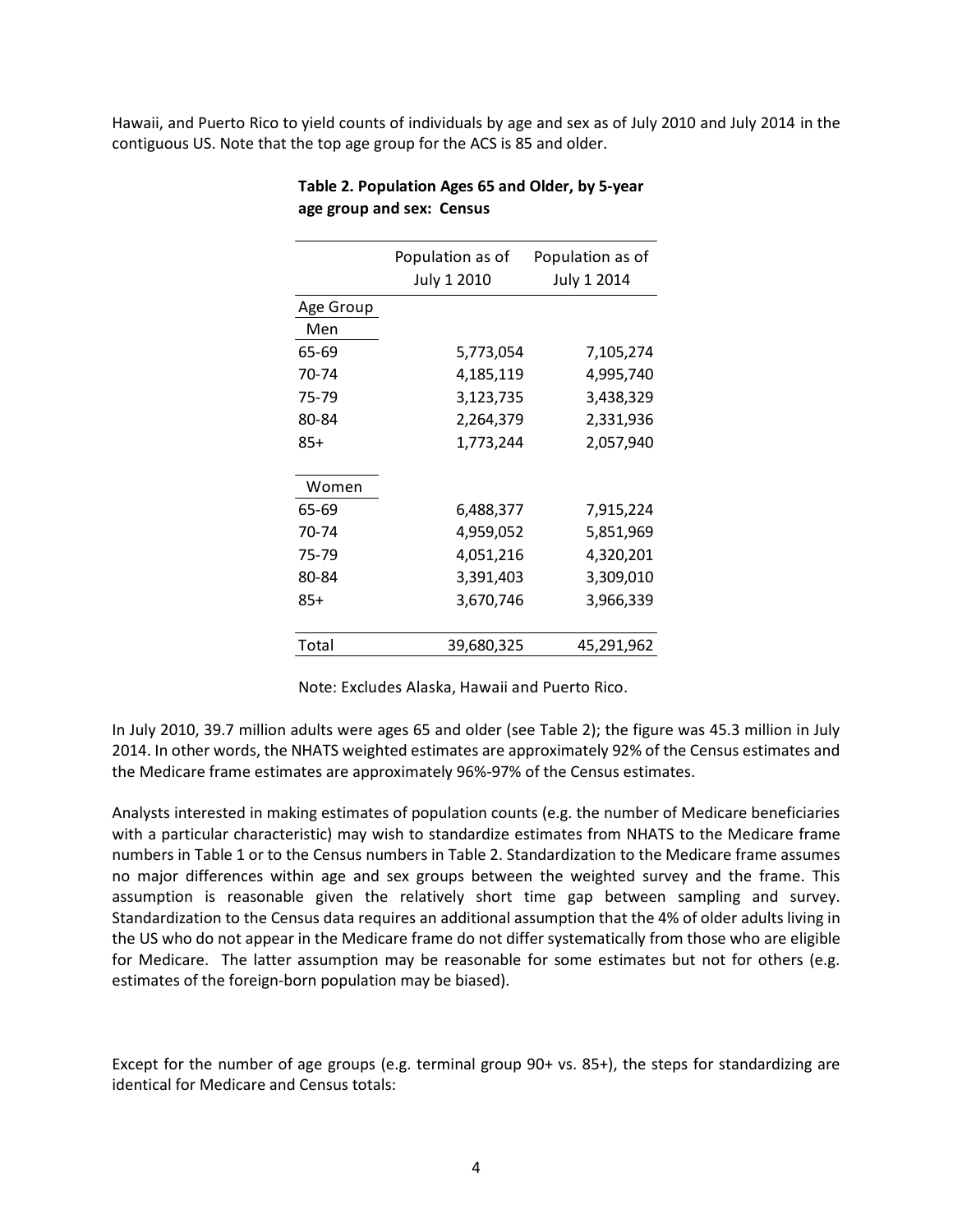Step 1. Estimate age- and sex-specific percentages of the characteristic of interest.

Step 2. Multiply the age- and sex- specific percentages in Step 1 by external population estimates.

Step 3. Sum the age- and sex-specific population estimates from Step 2 to yield the standardized number of older adults with the characteristic of interest.

Step 4. Divide the population estimate obtained in Step 3 by the total size of the standardized population to obtain the percentage of the standardized population with the characteristics of interest.

Equivalently, analysts may prefer to post-stratify the NHATS analytic weights by multiplying the weights by the ratio of the frame population to the survey population for each age- and sex- group.

### **Two Examples: Distribution and Size of The Older US Population by Residential Setting**

We provide two examples below: (1) standardizing the 2011 and 2015 rounds of NHATS to the Medicare frame/Census closest to the survey year, and (2) standardizing the 2011 and 2015 rounds of NHATS to the same year. The latter illustrates one way to control for shifts in the age and sex distribution of the older population over time.

In this illustration, we create a variable indicating residential setting. For 2011, we used a combination of r1dresid and fl1retirecom to define four groups: traditional community housing, retirement or senior housing, independent or assisted living in residential care, and nursing home care (for details see Freedman and Spillman 2014). For 2015, we repeated the tabulations with r5dresid and fl5retirecom, leaving out cases that have a value of 6 (deceased) for r5dresid. Percentages are provided in Table 3.

|           |       | 2011                |                            |       |       | 2015                           |       |       |
|-----------|-------|---------------------|----------------------------|-------|-------|--------------------------------|-------|-------|
|           |       | Retirement          | <b>Residential Nursing</b> |       |       | Retirement Residential Nursing |       |       |
|           |       | Community Community | Care                       | Home  |       | Community Community Care       |       | Home  |
| Age Group |       |                     |                            |       |       |                                |       |       |
| Men       |       |                     |                            |       |       |                                |       |       |
| 65-69     | 93.5% | 4.9%                | 1.1%                       | 0.5%  | 95.7% | 2.7%                           | 1.0%  | 0.6%  |
| 70-74     | 89.2% | 7.2%                | 1.8%                       | 1.7%  | 92.3% | 6.0%                           | 0.9%  | 0.9%  |
| 75-79     | 90.6% | 5.7%                | 2.1%                       | 1.5%  | 89.6% | 6.9%                           | 2.4%  | 1.1%  |
| 80-84     | 84.3% | 6.9%                | 6.0%                       | 2.8%  | 85.3% | 6.3%                           | 6.1%  | 2.4%  |
| 85-89     | 77.7% | 5.4%                | 13.0%                      | 4.0%  | 78.9% | 6.1%                           | 11.5% | 3.5%  |
| $90+$     | 65.5% | 8.6%                | 15.5%                      | 10.4% | 70.4% | 2.5%                           | 19.0% | 8.1%  |
| Women     |       |                     |                            |       |       |                                |       |       |
| 65-69     | 93.4% | 5.1%                | 1.2%                       | 0.3%  | 93.2% | 4.2%                           | 1.0%  | 1.6%  |
| 70-74     | 87.9% | 7.3%                | 3.6%                       | 1.3%  | 91.3% | 5.4%                           | 2.5%  | 0.8%  |
| 75-79     | 84.7% | 7.3%                | 5.3%                       | 2.7%  | 87.6% | 7.2%                           | 3.5%  | 1.7%  |
| 80-84     | 79.2% | 8.3%                | 7.9%                       | 4.6%  | 77.2% | 8.9%                           | 8.9%  | 4.9%  |
| 85-89     | 66.6% | 8.0%                | 15.7%                      | 9.7%  | 71.3% | 7.1%                           | 13.9% | 7.7%  |
| $90+$     | 46.6% | 9.0%                | 26.2%                      | 18.2% | 52.2% | 8.0%                           | 23.7% | 16.0% |
| Total     | 85.0% | 6.7%                | 5.4%                       | 3.0%  | 87.2% | 5.7%                           | 4.5%  | 2.5%  |

#### **Table 3. Weighted Percentage of Population Ages 65 Living in the Community and Residential Care Settings, 2011 and 2015, by Age Group and Sex**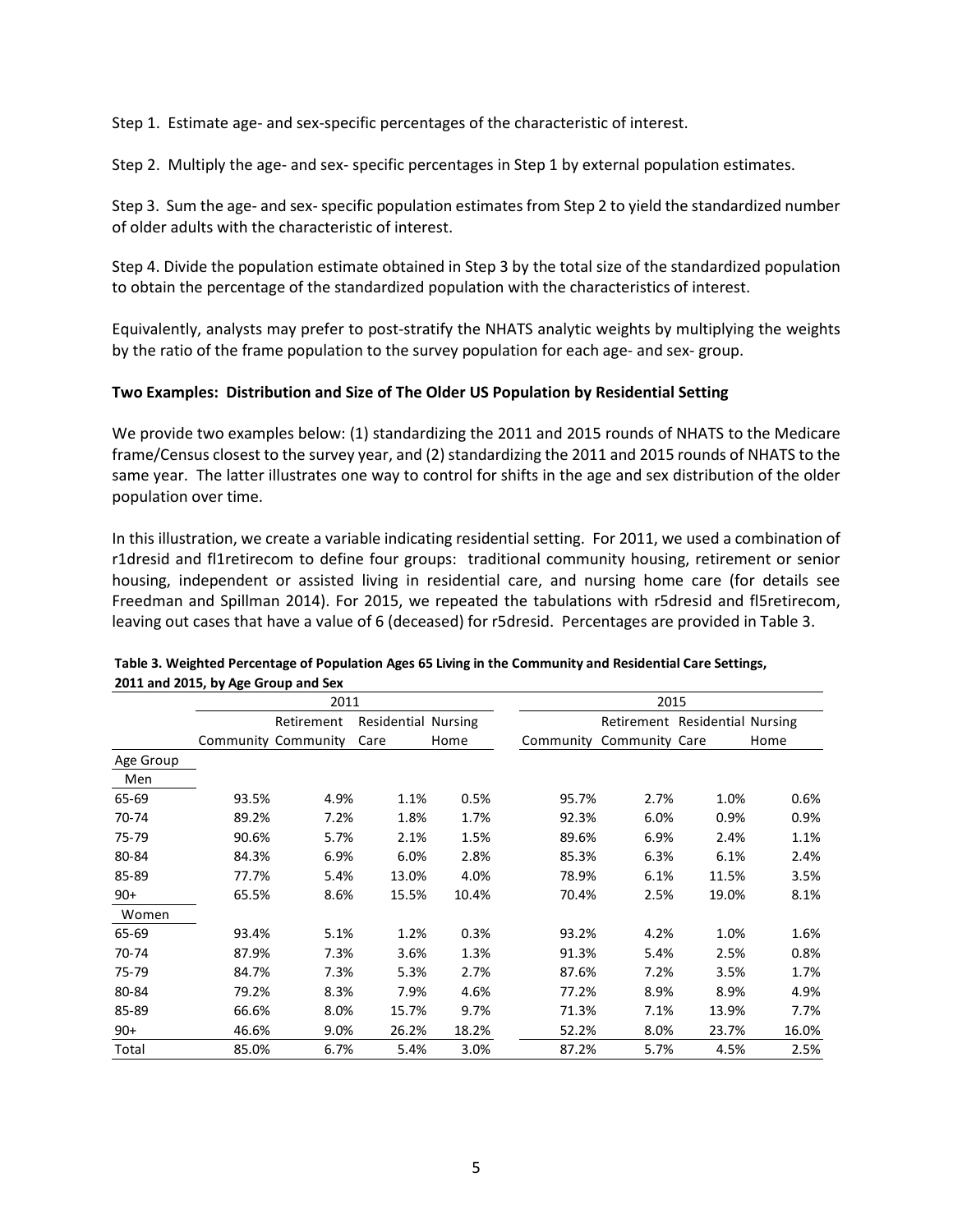**Example 1**. Table 4 shows estimates from the 2011 and 2015 rounds of NHATS standardized to frame estimates in the year closest to the survey year. For each year we provide three sets of estimates: 1) no standardization (NHATS analytic weights only); 2) standardization to the Medicare frame; and 3) standardization to Census estimates. The totals across all settings do not match Tables 1 and 2 exactly due to rounding/precision.

|      | and beand a diction boarder (2011/2019 beand a diction to diobest rear) |            |            |             |                |
|------|-------------------------------------------------------------------------|------------|------------|-------------|----------------|
|      | Standardization                                                         |            | Retirement | Residential | <b>Nursing</b> |
| Year | Source                                                                  | Community  | Community  | Care        | Home           |
|      | 2011 None (2011 NHATS)                                                  | 30,929,177 | 2,426,005  | 1,950,997   | 1,079,940      |
|      |                                                                         | 85.0%      | 6.7%       | 5.4%        | 3.0%           |
|      | 2010 Medicare                                                           | 32,547,860 | 2,518,027  | 1,986,518   | 1,099,284      |
|      |                                                                         | 85.3%      | 6.6%       | 5.2%        | 2.9%           |
|      | 2010 Census                                                             | 33,901,515 | 2,612,467  | 2,042,657   | 1,123,864      |
|      |                                                                         | 85.4%      | 6.6%       | 5.1%        | 2.8%           |
|      | 2015 None (2015 NHATS)                                                  | 36,447,303 | 2,387,289  | 1,893,878   | 1,057,641      |
|      |                                                                         | 87.2%      | 5.7%       | 4.5%        | 2.5%           |
|      | 2014 Medicare                                                           | 38,370,096 | 2,454,554  | 1,932,799   | 1,096,583      |
|      |                                                                         | 87.5%      | 5.6%       | 4.4%        | 2.5%           |
|      | 2014 Census                                                             | 39,616,386 | 2,535,039  | 2,003,457   | 1,136,265      |
|      |                                                                         | 87.5%      | 5.6%       | 4.4%        | 2.5%           |

| Table 4. Number and Percentage of Older Adults by Residential Setting: By Year |
|--------------------------------------------------------------------------------|
| and Standardization Source (2011/2015 Standardized to Closest Year)            |

In this example, standardization makes only a small difference in the *percentage* of older adults in each setting. In 2011, for instance, only 0.3% more older adults are living in traditional community settings using Medicare as the source of standardization (85.3% vs. 85.0%). Standardization to Census results in 0.4% more older adults in the community (85.4% vs. 85.0%). In 2015, percentages before and after standardization also differ by a small amount (<=0.3%).

In terms of absolute *numbers*, the differences are more substantial, depending on the specific group of interest. For example, using just the NHATS analytic weights in 2011, the traditional community population is 30.9 million whereas standardizing to the Medicare frame yields an estimate of 32.5 million – an addition of 1.6 million. Standardization to Census estimates increases the estimate by 3 million to 33.9 million, a 10% increase. However, nursing home estimates fall within a relatively narrow range. NHATS yields an estimate of 1.08 million. When standardized to the Medicare frame, the estimate is 1.10 million and when standardized to Census estimates it is 1.12 million.<sup>4</sup> The 2015 numbers are 1.06 million, 1.10 million and 1.14 million, respectively.

Figure 1 shows estimates (in millions) of the older population in traditional community and all other settings (retirement, residential care, and nursing home combined) by standardization source in 2011 and

 $\overline{a}$ <sup>4</sup> The American Community Survey provides estimates of the population living in institutional and noninstitutional group quarters. Besides nursing facilities, the definition of institutional group quarters includes correctional facilities and other institutional and non-institutional facilities. Estimates for 2010 (from the US Census) suggest 1.30 million people (395,351 men and 902,503 women) ages 65 and older in nursing facilities and other institutional settings. Considering the additional settings included in the ACS institutional group quarters population, the 2011 NHATS estimate of the nursing home population standardized to Census estimates (1.12 million) seem reasonably in line. For details see Voss and Martin 2012.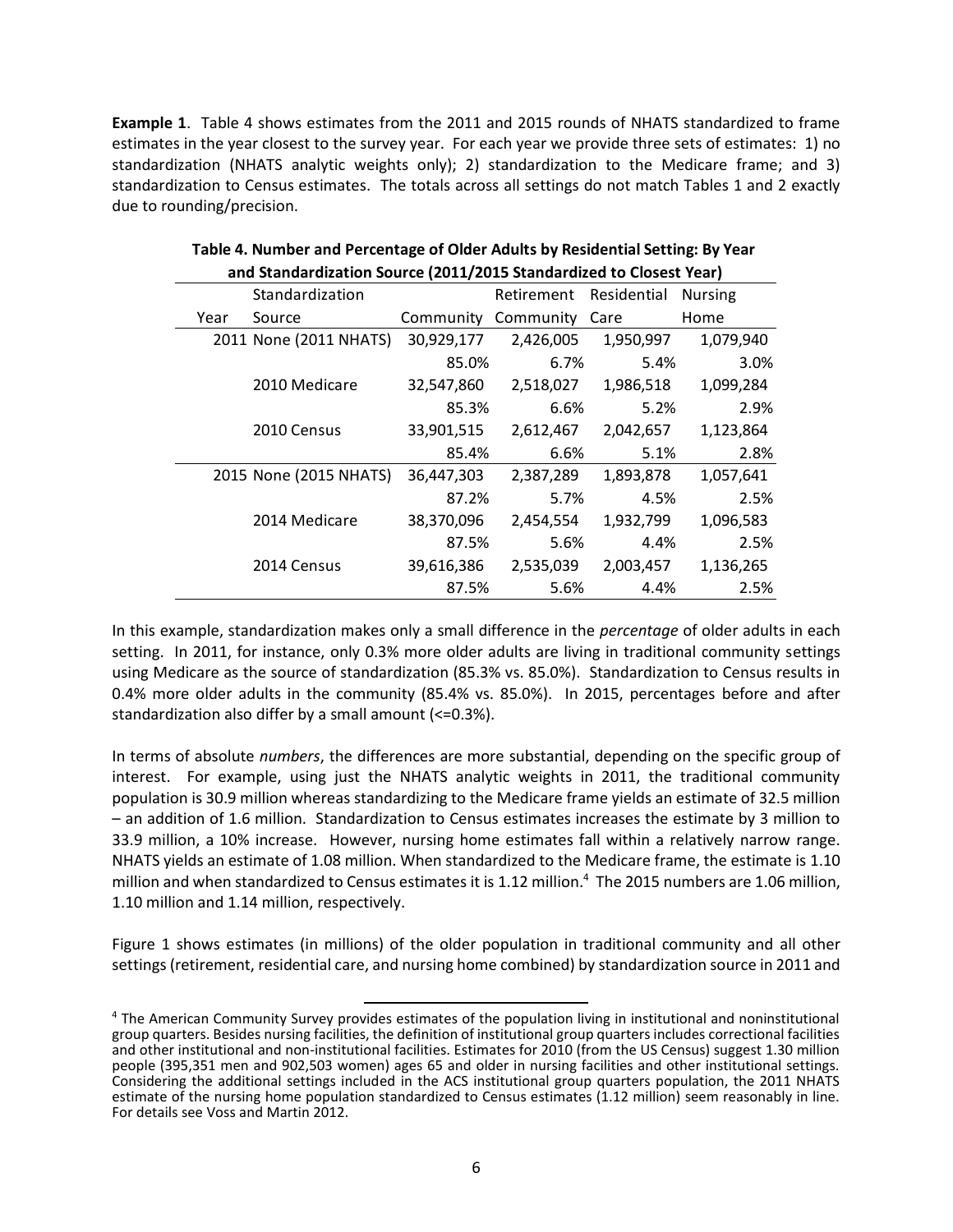2015. The reduction of older adults in nontraditional settings is similar across the three sets of estimates – decreasing by about 100,000-120,000. Similarly, the growth of the older population living in traditional community-based settings is 5.5-5.8 million for all three scenarios.



**Example 2.** Table 5 shows estimates from the 2011 and 2015 rounds of NHATS standardized to frame estimates in the same survey years. The top half of the table is identical to Table 4. The bottom half of the table shows 2015 estimates standardized to three 2010/2011 sources. These estimates convey how the 2011 population would have been distributed across settings in 2015 if the population had not grown and the age-sex distribution had remained the same.

|      | and standardation source (2011/2013 standarditect to same rear) |            |                        |           |                |
|------|-----------------------------------------------------------------|------------|------------------------|-----------|----------------|
|      | Standardization                                                 |            | Retirement Residential |           | <b>Nursing</b> |
| Year | Source                                                          | Community  | Community              | Care      | Home           |
|      | 2011 None (2011 NHATS)                                          | 30,929,177 | 2,426,005              | 1,950,997 | 1,079,940      |
|      |                                                                 | 85.0%      | 6.7%                   | 5.4%      | 3.0%           |
|      | 2010 Medicare                                                   | 32,547,860 | 2,518,027              | 1,986,518 | 1,099,284      |
|      |                                                                 | 85.3%      | 6.6%                   | 5.2%      | 2.9%           |
|      | 2010 Census                                                     | 33,901,515 | 2,612,467              | 2,042,657 | 1,123,864      |
|      |                                                                 | 85.4%      | 6.6%                   | 5.1%      | 2.8%           |
|      | 2015 None (2015 NHATS)                                          | 36,447,303 | 2,387,289              | 1,893,878 | 1,057,641      |
|      |                                                                 | 87.2%      | 5.7%                   | 4.5%      | 2.5%           |
|      | 2011 NHATS                                                      | 31,563,079 | 2,121,084              | 1,736,372 | 964,873        |
|      |                                                                 | 86.7%      | 5.8%                   | 4.8%      | 2.7%           |
|      | 2010 Medicare                                                   | 33,198,858 | 2,184,212              | 1,772,302 | 995,516        |
|      |                                                                 | 87.0%      | 5.7%                   | 4.6%      | 2.6%           |
|      | 2010 Census                                                     | 34,570,358 | 2,268,367              | 1,819,685 | 1,021,259      |
|      |                                                                 | 87.1%      | 5.7%                   | 4.6%      | 2.6%           |

# **Table 5. Number and Percentage of Older Adults by Residential Setting: By Year and Standarization Source (2011/2015 Standardized to Same Year)**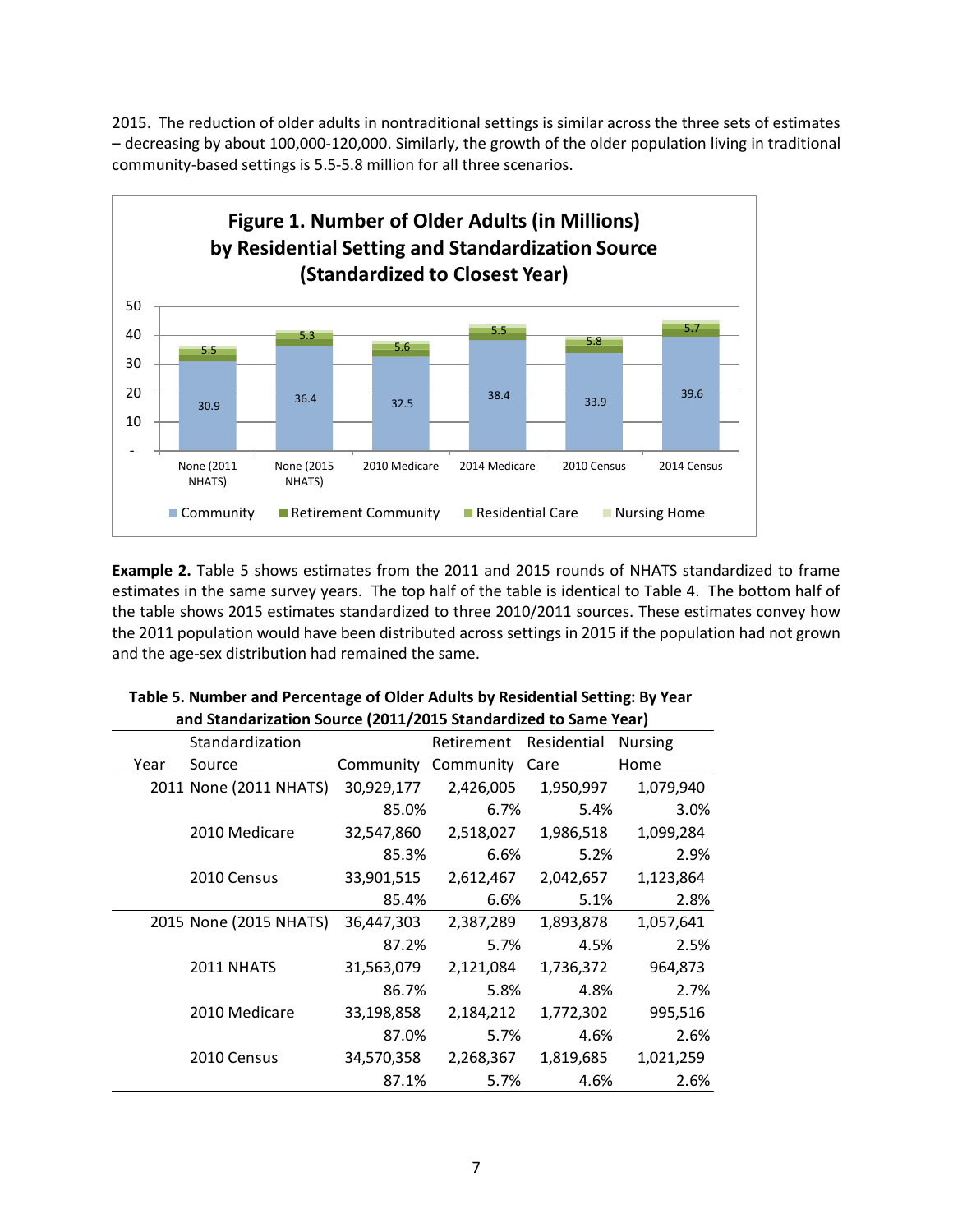Standardization of the 2015 estimates to 2011 NHATS, 2010 Medicare, and 2010 Census makes only a small difference in the *percentage* of older adults in each setting. Estimates of the *number* of older adults living in each setting are more sensitive to the standardization source; however, the decline over time in the (standardized) number living in residential care settings is approximately 700,000 irrespective of the standardization source (see Figure 2).



# **Standardizing to the Non-Nursing Home Population**

Individuals who were living in nursing home settings at the time they were enrolled in the study were not administered a sample person interview. Analysts may be interested in making estimates of the population living in settings other than nursing homes. To standardize NHATS estimates to the Medicare frame or Census totals, we recommend the following steps:

First, omit individuals initially sampled in nursing homes (r1dresid=4 in 2011; r5dresid=8 in 2015). For 2015 also omit persons initially living in other settings who subsequently moved to a nursing home (r5dresid=4) and decedents in 2015 (r5dresid=6).

Second, follow the steps outlined above to standardize to the population estimates in Table 6 (Medicare or NHATS) or Table 7 (Census), using the NHATS analytic weight (w1anfinwgt0 or w5anfinwgt0) in Step 1.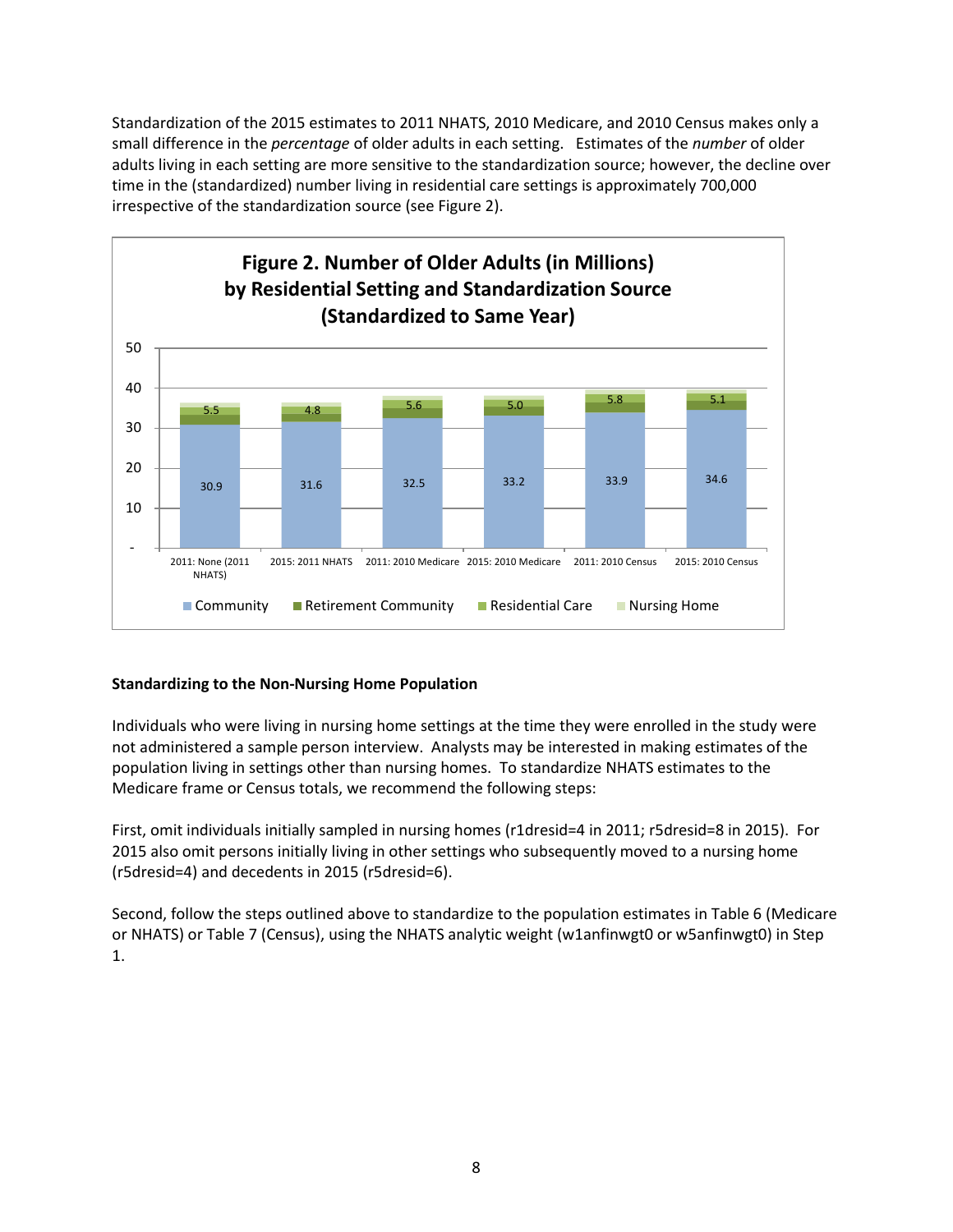|           | Medicare in Contiguous US |                                   | NHATS w/Analytic Weights |            |
|-----------|---------------------------|-----------------------------------|--------------------------|------------|
|           |                           | Population as of Population as of |                          |            |
|           | Sept. 30, 2010            | Sept. 30, 2014                    | 2011                     | 2015       |
| Age Group |                           |                                   |                          |            |
| Men       |                           |                                   |                          |            |
| 65-69     | 5,466,280                 | 6,814,468                         | 4,628,598                | 5,723,617  |
| 70-74     | 4,018,275                 | 4,896,765                         | 4,027,788                | 4,936,354  |
| 75-79     | 2,982,998                 | 3,328,790                         | 2,956,719                | 3,490,336  |
| 80-84     | 2,109,489                 | 2,203,815                         | 2,114,273                | 2,154,083  |
| 85-89     | 1,147,283                 | 1,262,011                         | 1,175,624                | 1,314,262  |
| $90+$     | 469,781                   | 596,351                           | 415,220                  | 576,724    |
| Women     |                           |                                   |                          |            |
| 65-69     | 6,109,059                 | 7,479,448                         | 5,236,818                | 6,217,838  |
| 70-74     | 4,721,968                 | 5,647,119                         | 4,782,701                | 5,921,091  |
| 75-79     | 3,781,126                 | 4,112,683                         | 3,773,085                | 4,121,243  |
| 80-84     | 3,101,606                 | 3,009,795                         | 3,068,885                | 2,990,104  |
| 85-89     | 2,013,818                 | 2,081,393                         | 2,038,637                | 1,997,075  |
| $90+$     | 1,130,199                 | 1,324,930                         | 1,087,283                | 1,285,818  |
| Total     | 37,051,882                | 42,757,569                        | 35,305,631               | 40,728,545 |

**Table 6. Population Ages 65 and Older Living in Settings Other than Nursing Homes, by 5-year age group and sex: Medicare and NHATS**

Note: Calculations omit individuals living in nursing home settings based on proportions estimated from the 2011 and 2015 NHATS.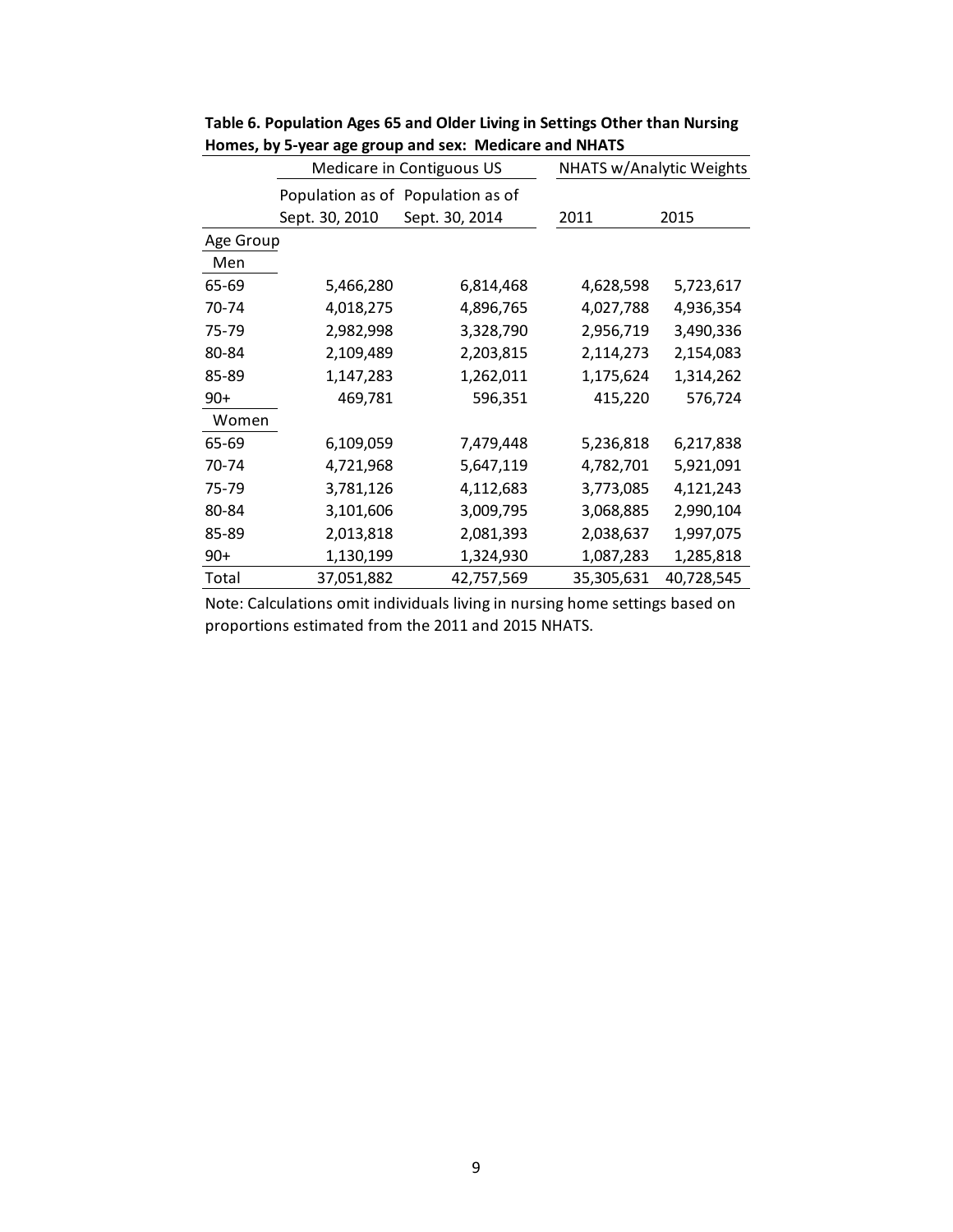| year age group and sex: Census |             |                                   |  |  |
|--------------------------------|-------------|-----------------------------------|--|--|
|                                |             | Population as of Population as of |  |  |
|                                | July 1 2010 | July 1 2014                       |  |  |
| Age Group                      |             |                                   |  |  |
| Men                            |             |                                   |  |  |
| 65-69                          | 5,773,054   | 7,105,274                         |  |  |
| 70-74                          | 4,185,119   | 4,995,740                         |  |  |
| 75-79                          | 3,123,735   | 3,438,329                         |  |  |
| 80-84                          | 2,264,379   | 2,331,936                         |  |  |
| 85+                            | 1,773,244   | 2,057,940                         |  |  |
| Women                          |             |                                   |  |  |
| 65-69                          | 6,488,377   | 7,915,224                         |  |  |
| 70-74                          | 4,959,052   | 5,851,969                         |  |  |
| 75-79                          | 4,051,216   | 4,320,201                         |  |  |
| 80-84                          | 3,391,403   | 3,309,010                         |  |  |
| 85+                            | 3,670,746   | 3,966,339                         |  |  |
| Total                          | 39,680,325  | 45,291,962                        |  |  |

**Table 7. Population Ages 65 and Older Living in Settings Other than Nursing Homes, by 5-**

Note: Excludes Alaska, Hawaii, and Puerto Rico. Calculations omit individuals living in nursing home settings based on proportions estimated from the 2011 and 2015 NHATS.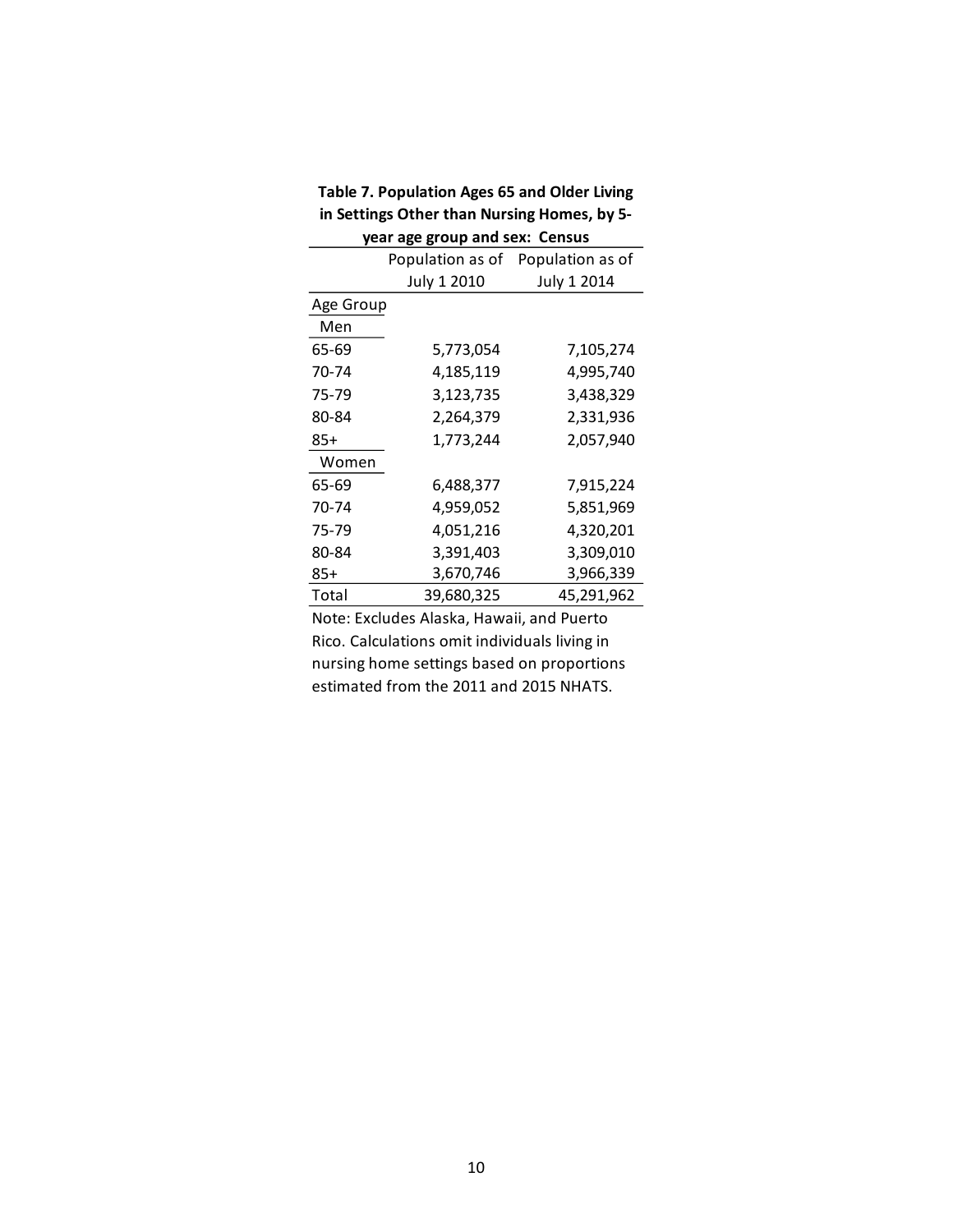## **Standardizing to the Informal Caregiver Population**

NSOC provides detailed information on informal caregivers to older adults with limitations in daily activities. Analysts who wish to make estimates of the number of informal caregivers to older adults may wish to standardize estimates of caregivers to be consistent with estimates of care recipients in the Medicare frame or Census.

To standardize NSOC estimates consistent with Medicare frame or Census totals, we recommend the following steps:

First, merge the NHATS' sample person's age group and sex onto NSOC from the NHATS SP file using the identifier "spid" with a one to many merge.

Second, following the steps outlined above, standardize counts to the population caregiver estimates in Table 8 (Medicare or NHATS) or Table 9 (Census), using the NSOC caregiver weight in Step 1 (w1cgfinwgt0 or w5cgfinwgt0).

| Table 8. Informal Caregivers, by 5-year Age Group and Sex of Care Recipient:<br><b>Medicare and NSOC</b> |               |                           |  |                         |            |  |
|----------------------------------------------------------------------------------------------------------|---------------|---------------------------|--|-------------------------|------------|--|
|                                                                                                          |               |                           |  |                         |            |  |
|                                                                                                          |               | Medicare in Contiguous US |  | NSOC w/Analytic Weights |            |  |
|                                                                                                          | Population as |                           |  |                         |            |  |
|                                                                                                          | of Sept. 30,  | Population as of          |  |                         |            |  |
|                                                                                                          | 2010          | Sept. 30, 2014            |  | 2011                    | 2015       |  |
| Age Group                                                                                                |               |                           |  |                         |            |  |
| Men                                                                                                      |               |                           |  |                         |            |  |
| 65-69                                                                                                    | 981,256       | 1,709,659                 |  | 830,883                 | 1,435,979  |  |
| 70-74                                                                                                    | 735,643       | 1,495,045                 |  | 737,385                 | 1,507,132  |  |
| 75-79                                                                                                    | 1,251,386     | 1,229,686                 |  | 1,240,362               | 1,289,363  |  |
| 80-84                                                                                                    | 1,232,691     | 1,180,159                 |  | 1,235,487               | 1,153,527  |  |
| 85-89                                                                                                    | 951,592       | 1,041,414                 |  | 975,099                 | 1,084,531  |  |
| $90+$                                                                                                    | 529,827       | 613,113                   |  | 468,292                 | 592,934    |  |
| Women                                                                                                    |               |                           |  |                         |            |  |
| 65-69                                                                                                    | 2,217,438     | 1,768,840                 |  | 1,900,836               | 1,470,477  |  |
| 70-74                                                                                                    | 1,626,188     | 2,387,434                 |  | 1,647,104               | 2,503,261  |  |
| 75-79                                                                                                    | 1,990,724     | 2,521,730                 |  | 1,986,491               | 2,526,979  |  |
| 80-84                                                                                                    | 2,757,211     | 2,903,894                 |  | 2,728,123               | 2,884,896  |  |
| 85-89                                                                                                    | 2,509,067     | 2,932,542                 |  | 2,539,989               | 2,813,744  |  |
| $90+$                                                                                                    | 1,912,270     | 2,370,565                 |  | 1,839,658               | 2,300,586  |  |
| Total                                                                                                    | 18,695,295    | 22,154,081                |  | 18,129,709              | 21,563,409 |  |

Note: Counts in these tables were estimated by multiplying the weighted number of caregivers in NSOC in each age-sex group by an age-sex specific adjustment factor. The adjustment factors are the ratio of Medicare population to NHATS analytic weighted population (in Table 1).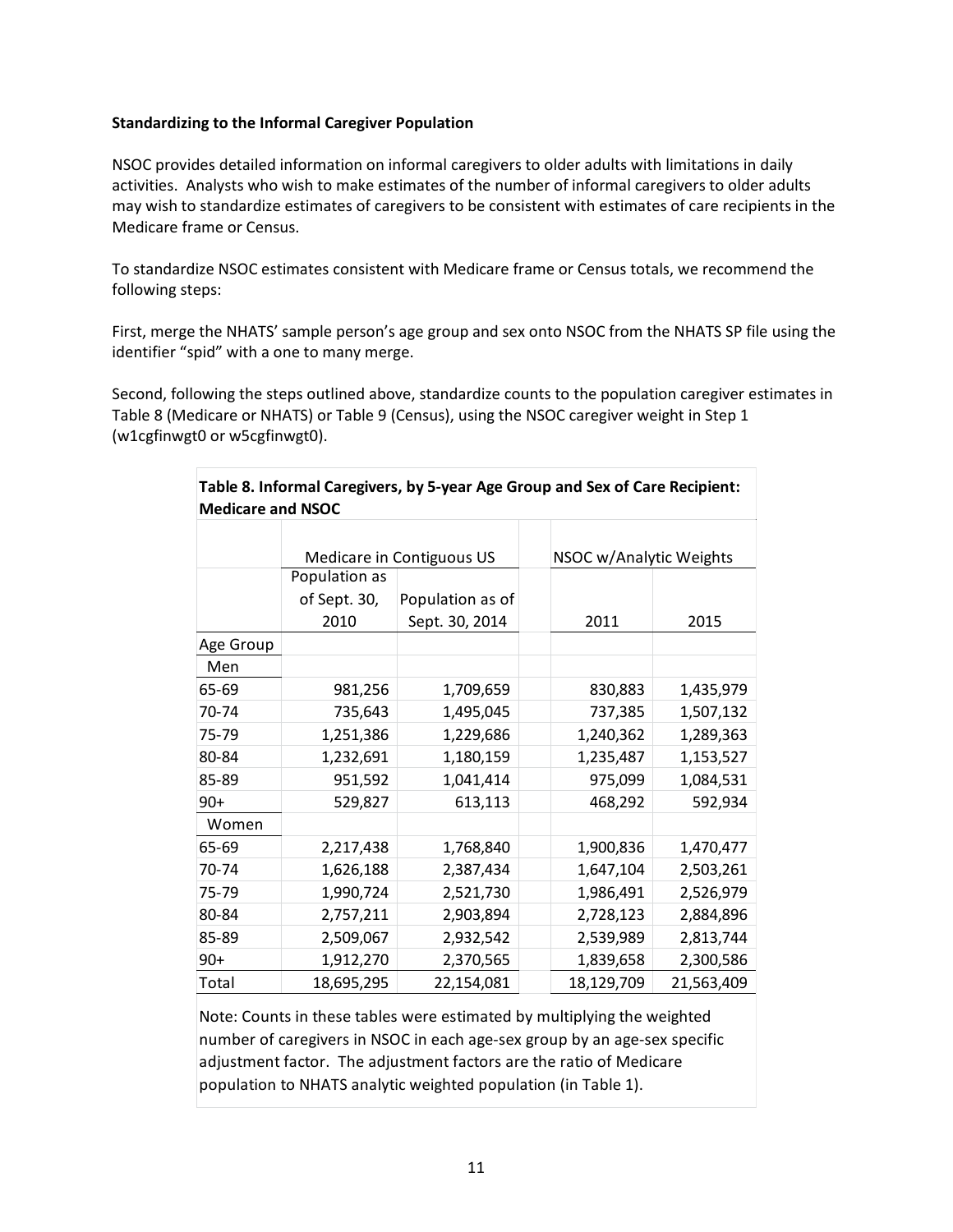| <b>Group and Sex of Care Recipient: Census</b> |                |                  |  |  |
|------------------------------------------------|----------------|------------------|--|--|
|                                                | Population as  | Population as of |  |  |
|                                                | of July 1 2010 | July 1 2014      |  |  |
| Age Group                                      |                |                  |  |  |
| Men                                            |                |                  |  |  |
| 65-69                                          | 1,031,577      | 1,771,856        |  |  |
| 70-74                                          | 753,242        | 1,511,577        |  |  |
| 75-79                                          | 1,291,028      | 1,255,625        |  |  |
| 80-84                                          | 1,286,862      | 1,218,867        |  |  |
| 85+                                            | 1,516,268      | 1,735,529        |  |  |
| Women                                          |                |                  |  |  |
| 65-69                                          | 2,348,999      | 1,841,857        |  |  |
| 70-74                                          | 1,686,419      | 2,453,212        |  |  |
| 75-79                                          | 2,074,860      | 2,604,779        |  |  |
| 80-84                                          | 2,877,226      | 3,035,486        |  |  |
| 85+                                            | 4,481,092      | 5,491,425        |  |  |
| Total                                          | 19,347,572     | 22,920,213       |  |  |

**Table 9. Informal Caregivers, by 5-year Age** 

Note: Counts in these tables were estimated by multiplying the weighted number of caregivers in NSOC in each age-sex group by an age-sex specific adjustment factor. The adjustment factors are the ratio of Census population (in Table 2) to NHATS analytic weighted population (in Table 1).

## **Conclusions**

We have provided users with the age-sex specific Medicare frame and Census totals so that they may standardize NHATS estimates to these sources if they choose. We have also illustrated how to calculate age- and sex- standardized estimates with NHATS, both at a point in time and over time, using the weighted survey estimates, the Medicare frame, and Census totals. We have also provided estimates of age-sex specific Medicare frame and Census totals for the subgroup of individuals living in settings other than nursing homes and for informal caregivers to older adults.

Analysists may want to standardize to the Medicare or Census totals in the closest year if they plan to publish national estimates of the number of older adults (or caregivers) with a particular characteristic. Alternatively, analysts may want to standardize prevalence estimates to 2011 or 2015 frame estimates if they plan to draw conclusions about changes over time, net of shifts in the age and sex distribution of the population.